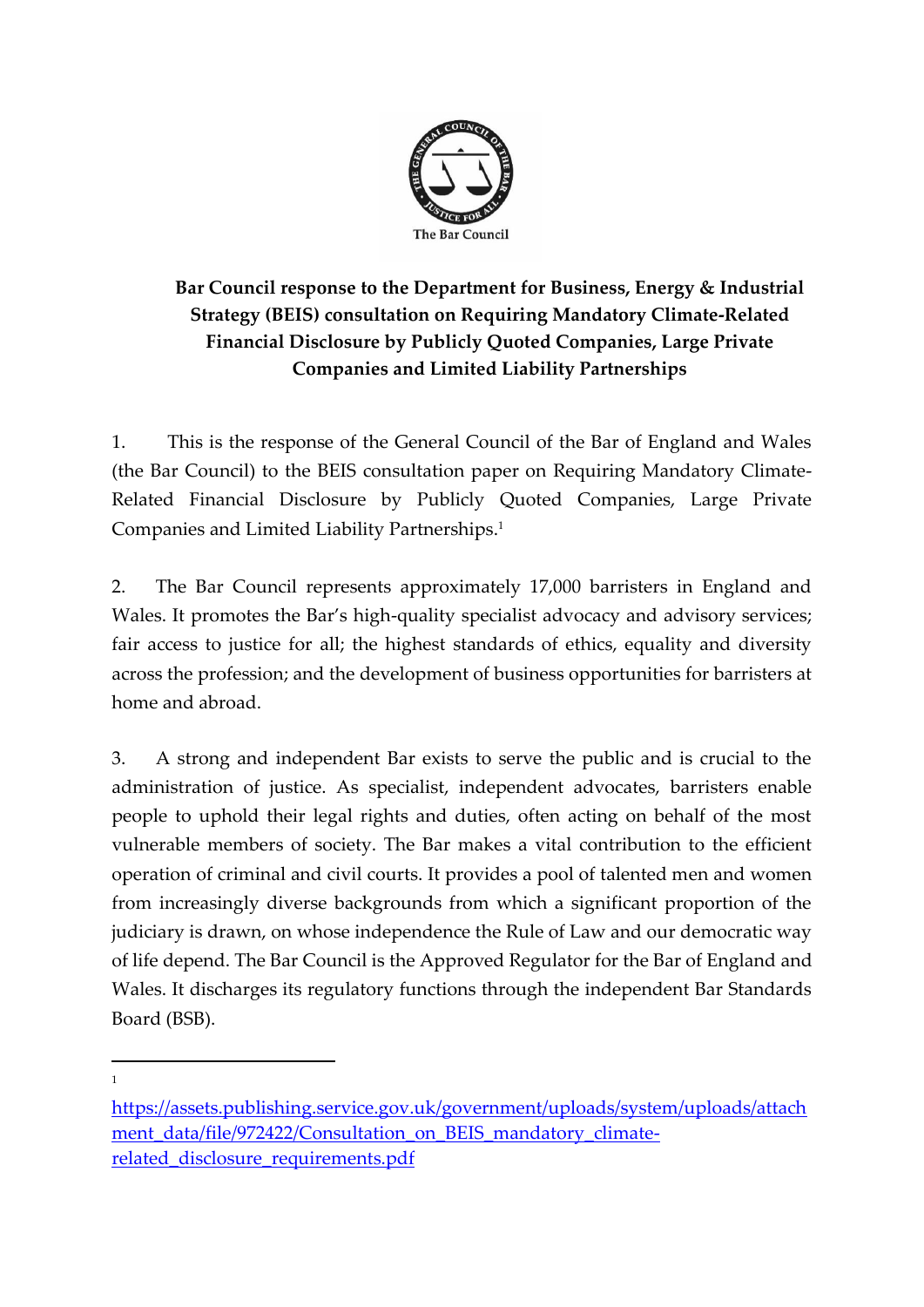*QUESTION 1: Do you agree with our proposed scope for companies and LLPs?* 4. Yes.

## *QUESTION 2: Our proposed scope includes UK registered companies with securities admitted to AIM with more than 500 employees. Do you have any views on expanding this to include other unregulated markets and Multilateral Trading Facilities (MTFs)?*

5. We have no strong views either way, as long as it is clear which companies are subject to the regulations.

6. However, we anticipate that any regulation is more clearly applied by reference to the nature of the intended subject company, rather than the mere fact that its securities might be traded in matched deals between buyers and sellers on other exchanges or facilities.

## *QUESTION 3: Do you agree with the proposal to require climate related financial disclosures for companies and LLPs at the group level?*

7. Yes.

8. Unless this was done, the proposed companies and LLPs could reorganise their affairs in order to avoid the application of the regulations (eg by employing the relevant employees elsewhere in the group or through an overseas' subsidiary).

## *QUESTION 4: Do you agree that the Strategic Report is the best place for the disclosure of climate-related financial information by companies?*

9. Yes.

## *QUESTION 5: Do you have views on whether LLPs should be required to disclose climate-related financial information in the Strategic Report (where applicable), or the Energy and Carbon Report?*

10. Given that not all LLPs will prepare a Strategic Report, we would anticipate that such matters are more appropriately addressed in the Energy and Carbon Report.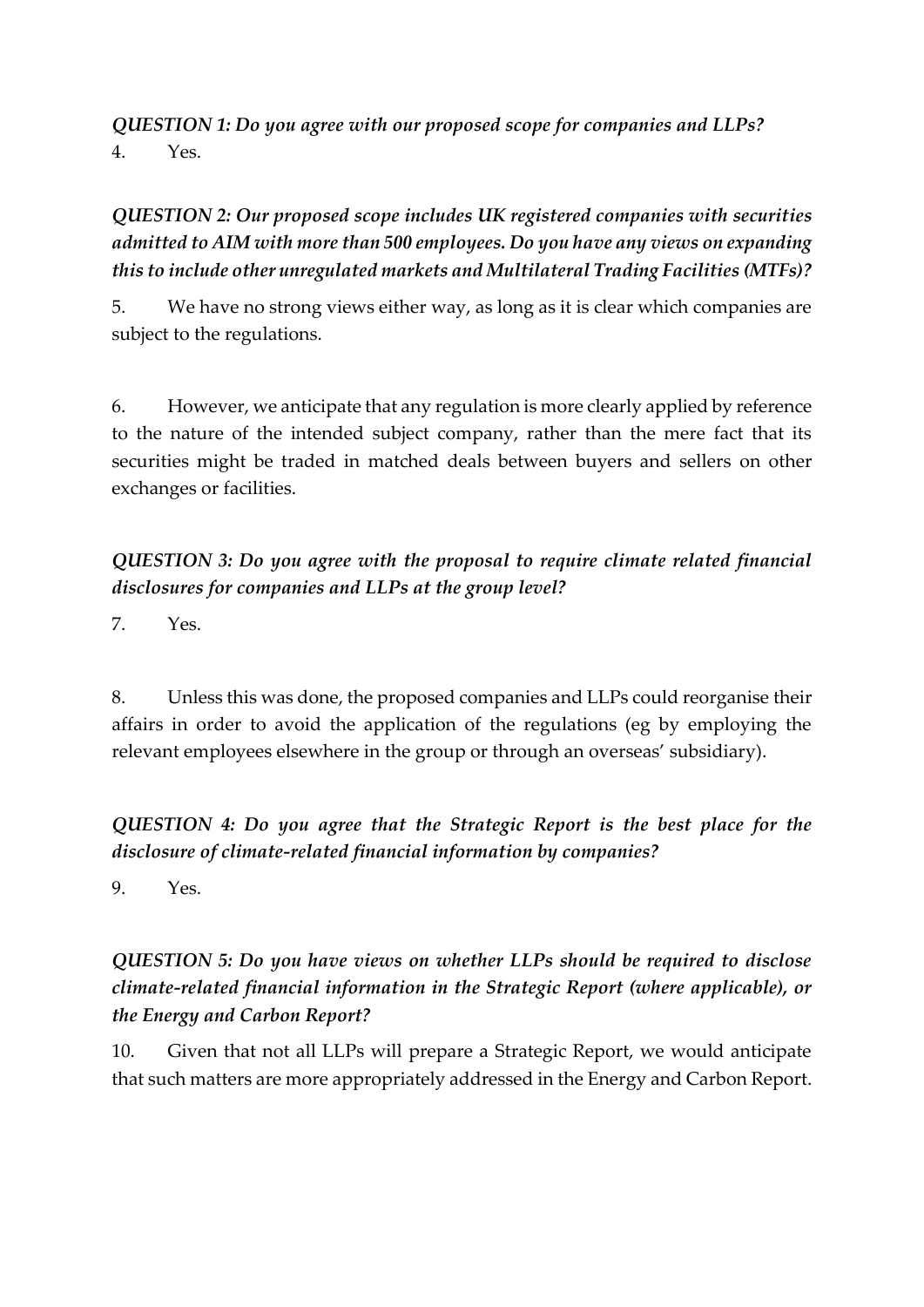11. However, we have no strong views either way. The more important point is that the requisite disclosure is clearly provided and that it should not be difficult for investors to locate.

*QUESTION 6: Do you agree that requiring disclosure in line with the four pillars of the TCFD recommendations, rather than at the 11 recommendation level is suitable?*

12. Yes.

*QUESTION 7: Do you agree that information provided in line with the obligations set out above would provide investors, regulators and other stakeholders with sufficient information to assess the climate-related risks and opportunities facing a company or financial institution?* 

13. No - to the extent addressed in Q.8 below.

## *QUESTION 8: Do you agree with our proposal that scenario analysis will not be required within a company or LLP's annual report and accounts?*

14. We note the suggestion that relevant companies and LLPs will be "encouraged" to provide scenario analysis and that companies that are able to provide scenario analysis should be "encouraged" to continue to do so.

15. Scenario analysis is likely to be a clear and impactful way of reporting on climate-related risks and bringing home possible issues to investors etc. It may be more illustrative of the climate-related risks than carefully-framed statements elsewhere in the report.

16. Unless there is an impetus (beyond "encouragement") to develop or acquire the requisite skills of scenario analysis, companies that do not currently provide scenario analyses are unlikely to develop or expand their capacity to provide these. Moreover, there is no particular reason to suppose that the market will move significantly to develop the relevant skills to assist companies and LLPs in undertaking scenario analysis.

17. Consideration might be given to other options: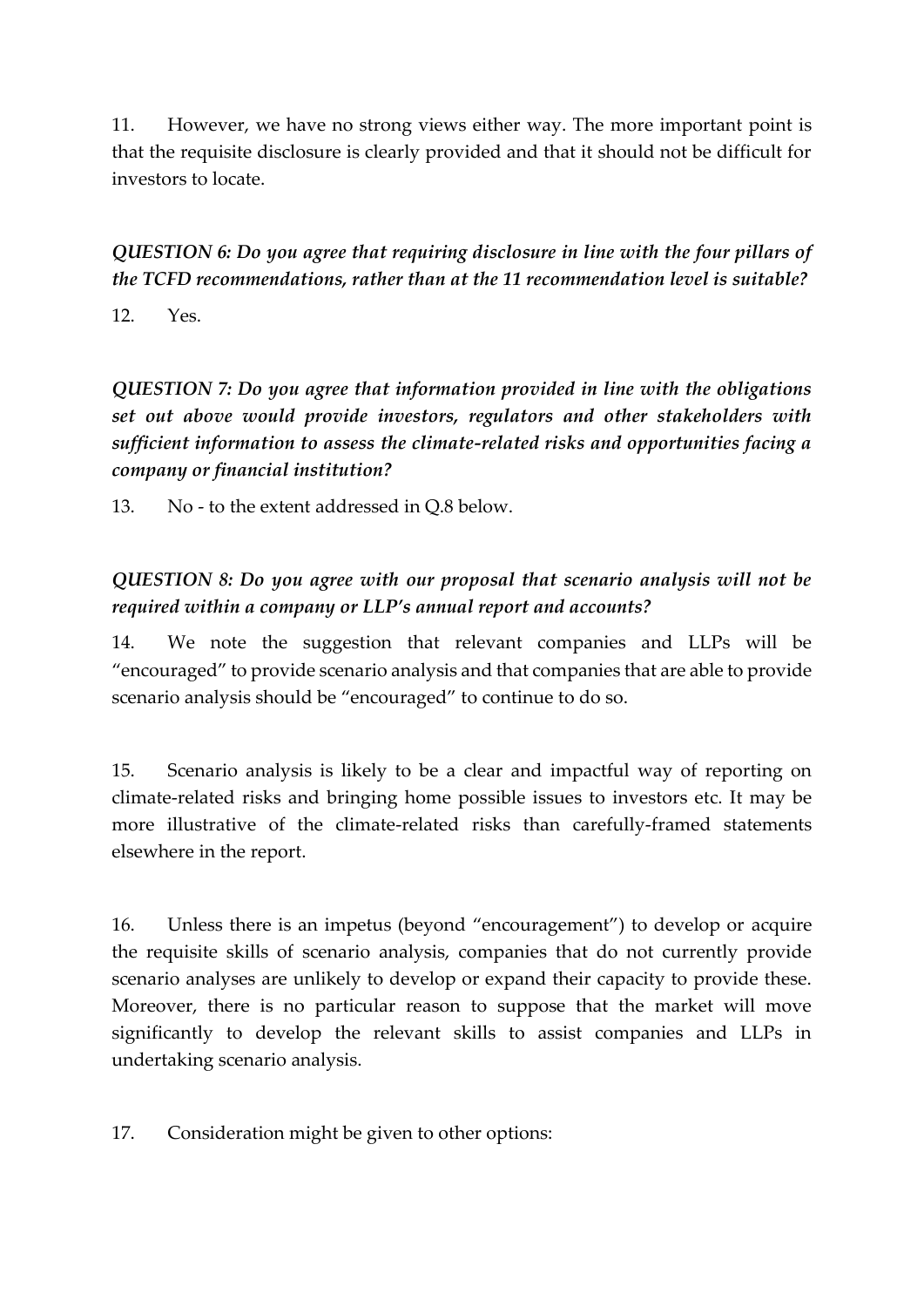1. Requiring scenario analysis by only those UK companies whose transferable securities are traded on a UK regulated market - ie, in all likelihood, the largest UK companies. (These companies are already likely to have sophisticated accounting assistance available to them.)

2. Identifying a future date when all the proposed companies and LLPs will become subject to a need to provide scenario analysis. (This will allow companies and LLPs to prepare for that eventuality and the market to move to develop such skills. This option could be used in conjunction with (1) above, with any requirement for other companies and LLPs being introduced later.)

3. Requiring all the proposed companies and LLPs to provide scenario analysis or, in default thereof, to require the directors/managing partner to provide an explanation in the Strategic Report (or Energy and Carbon Report for LLPs) as to why this has not been reasonably possible. (This requirement is likely to achieve greater use of scenario analysis than simple positive "encouragement".)

18. Companies or LLPs who can properly claim that climate-related financial disclosures are not material (as referenced in Q.10) ought not to be required to undertake scenario analysis.

*QUESTION 9: Would alignment of the scope for climate-related financial disclosures and SECR requirements, such that large unquoted companies and LLPs would be subject to the same reporting requirements under SECR as quoted companies, aid reporting of climate related financial disclosures and simplify reporting procedures? Do you have any views on the continuation of voluntary Scope 3 emissions reporting under SECR requirements?* 

19. Yes. We accept, as a starting point, that whether or not a company's securities are quoted has no relation to its environmental impact.

20. We have no views over the reporting of Scope 3 emissions, which appears to be a matter of policy. If companies or LLPs wish to report on such matters voluntarily, we see no reason other than to encourage them to do so.

*QUESTION 10: Do you have comments on the proposal to permit non-disclosure if the information is not material and the reasons why climate change is not material are properly explained?*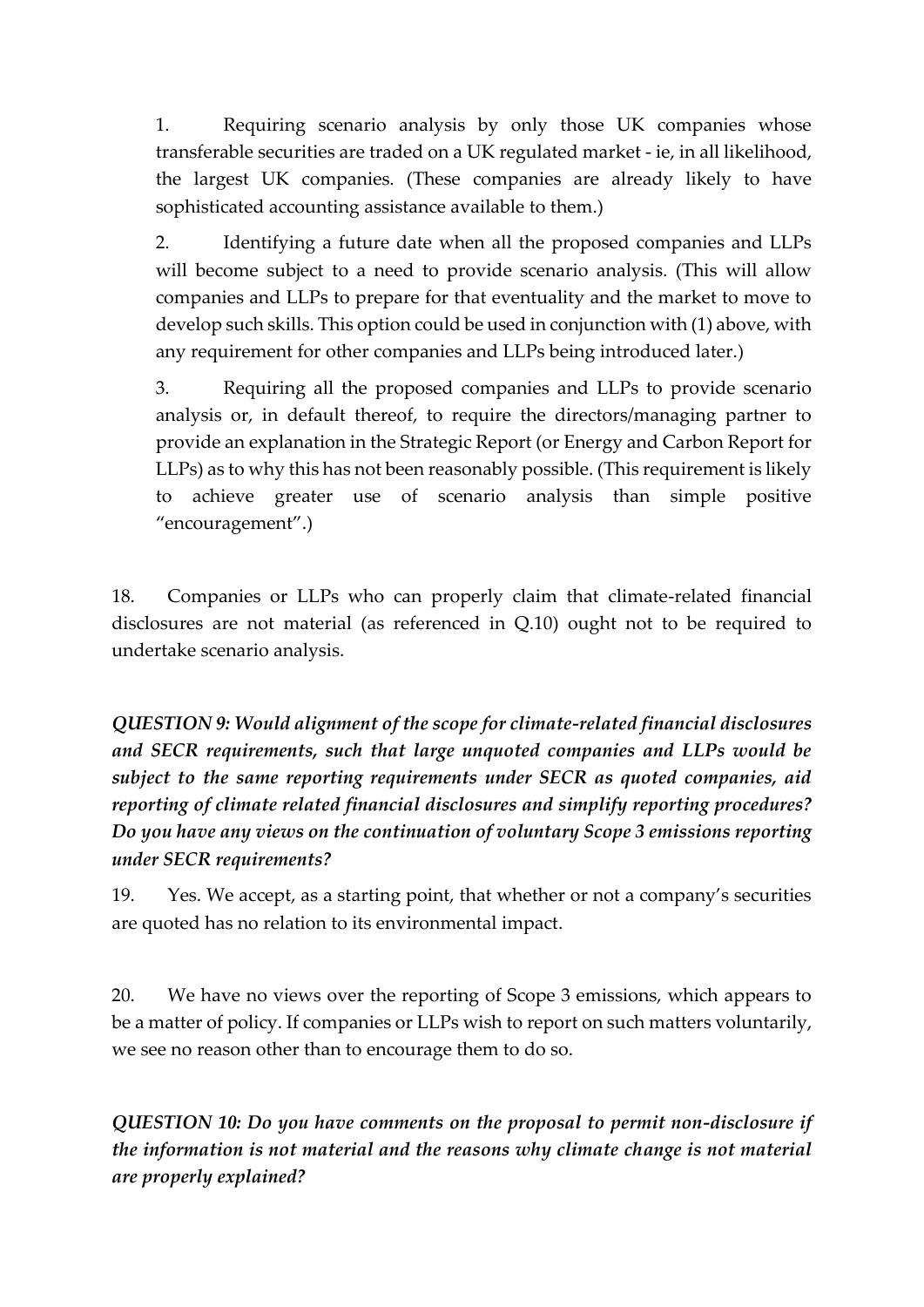21. Since there may be businesses whose operations have only a minimal climate impact, we agree that such an exception should be introduced. We agree that it should be accompanied by a reasoned explanation of the basis on which the company or LLP has come to that view.

22. While a well-known accounting expression, "materially" necessarily involves a subjective assessment. If it is proposed to provide a more uniform approach, a more objective standard might be employed by which such "materiality" is to be judged.

## *QUESTION 11: Do you have comments on the proposed timing for these regulations coming in to force?*

23. No comment.

*QUESTION 12: Do you have any comments regarding the existing enforcement provisions for companies and the BEIS proposal not to impose further provisions?*

24. We do not consider that there is any obvious need for further enforcement provisions.

*QUESTION 13: Do you have any comments regarding duties and enforcement provisions for LLPs?*

25. We do not consider that there is any obvious need for further enforcement provisions.

## *QUESTION 14: Do you have any comments on the responsibilities of auditors in relation to climate-related financial disclosures?*

26. We agree that auditors are likely to have a substantial role in relation to ensuring that climate-related financial disclosures are made.

27. We agree that there is no need to alter the role of auditors in this regard and that any enhancement of that role generally can be addressed, as may be necessary, in the light of the pending consultation on "Restoring trust in audit and corporate governance".